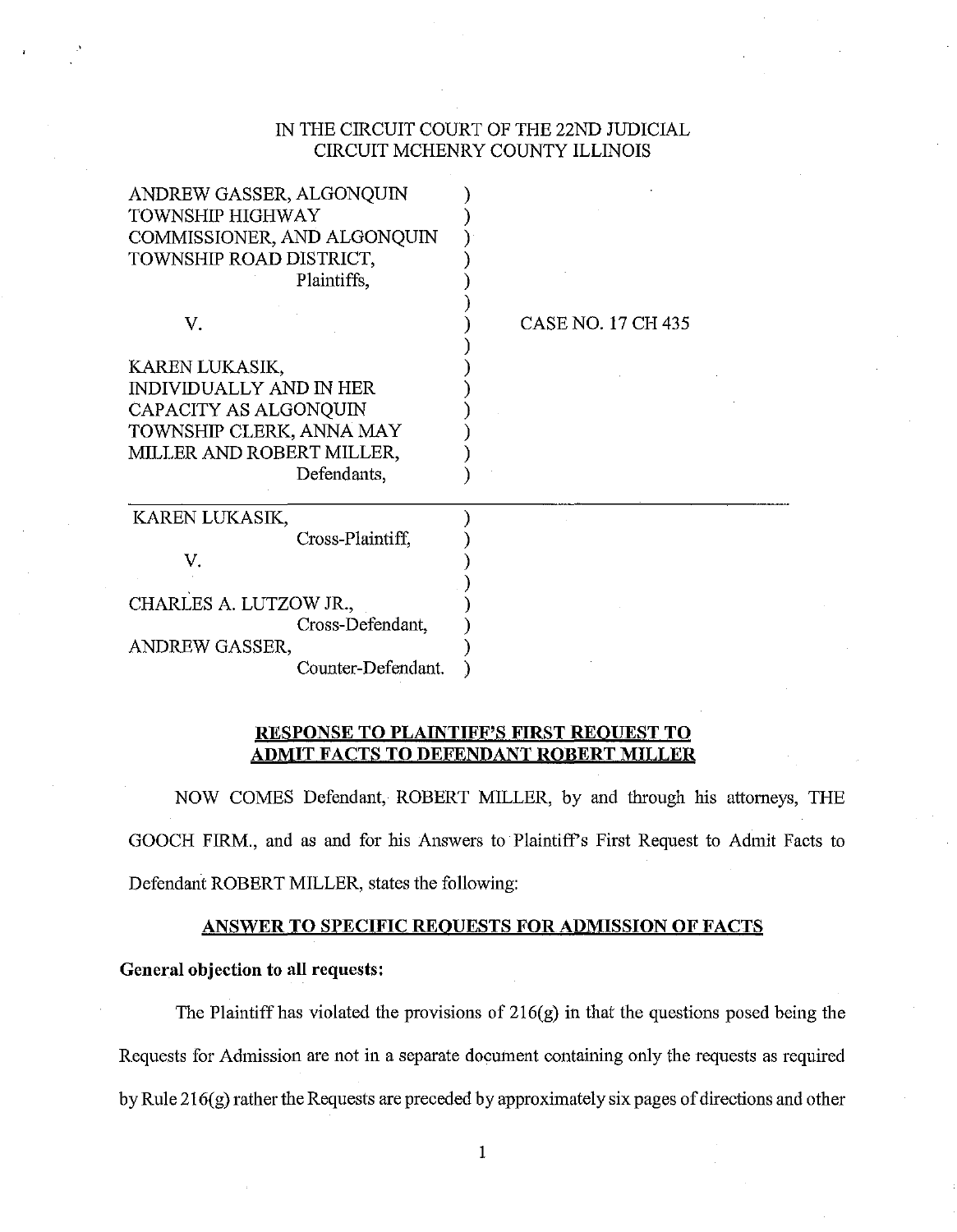comments and rules unrecognized in any provision the Code of Civil Procedure or the rules of the Supreme Court pertaining the Requests for Admission of Facts. The aforesaid Rule  $216(g)$  does not provide for six (6) pages of directions proceeding the individual requests. Answering over this · general objection, Defendant ROBERT MILLER states the following:

I. You did NOT provide a complete inventory of Algonquin Township Road District assets to Andrew Gasser at any time.

## ANSWER:

# Defendant ROBERT MILLER denies request number 1.

2. On or about September 6, 2013, the Algonquin Township Road District received \$11,460.08 from the Federal Emergency Management Agency (FEMA).

#### ANSWER:

Defendant ROBERT MILLER objects to this Request on the basis of relevancy as the substance of the request is not represented in any pleading or any type of allegation pending against ROBERT MILLER. Answering over objection, Defendant ROBERT MILLER can neither truthfully admit nor deny the request as he has no individual recollection as to whether or not on or about September 6, 2013, the Algonquin Township Road District received any sum of money from the Federal Emergency Management Agency (FEMA). There is no way of Defendant MILLER refreshing his recollection as Defendant MILLER is in possession of no records of Algonquin Township or the Algonquin Township Road District which would pertain to his answer to the aforesaid request.

3. You gave road salt belonging to Algonquin Township Road District to the Illinois Railway Museum.

#### ANSWER:

Defendant ROBERT MILLER denies request number 3.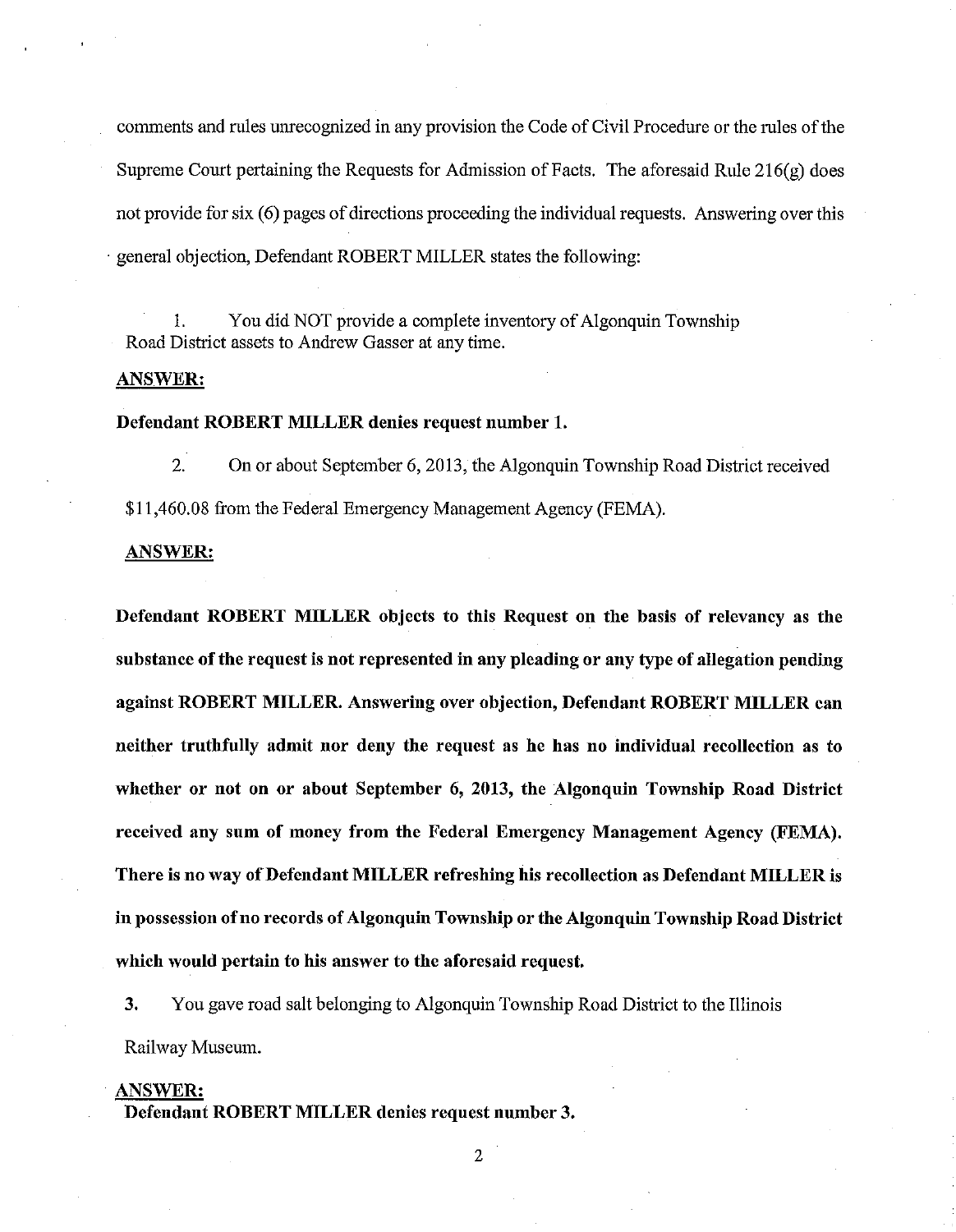4. The salt You caused to be delivered to David Diamond of the Illinois Railway Museum was an asset to be used by Algonquin Township Road District for use on the roads of Algonquin Township.

ANSWER:

#### Defendant ROBERT MILLER denies request number 4.

5. No record was ever created by You of any bargaining with Local 150 for a Collective Bargaining Agreement.

#### ANSWER:

Defendant ROBERT MILLER sets forth a specific objection to request number 5 on the basis of relevancy as any issues involving "Local 150" are not a part of the instant litigation and are a part of separate lawsuit of which Defendant ROBERT MILLER is not a part. Answering over objection, Defendant ROBERT MILLER, cannot either truthfully admit or deny request number 5 as Defendant ROBERT MILLER is not in possession of any records of the Algonquin Township Road District to determine whether or not a record was created and has no recollection of specific records, documents, notes or memorandums, all of which would be included in the definition of "records" to which Defendant ROBERT MILLER can refer.

6. You received a voicemail recording intended for Andrew Gasser on audio messages in the e-mail account named: bobmiller@mc.net.

#### ANSWER:

Defendant ROBERT MILLER admits request number 6, and further qualifies his answer and states that after May 15, 2017 he continued to receive audio messages left for the ATRD and so he contacted the IT professional who set up that service to have the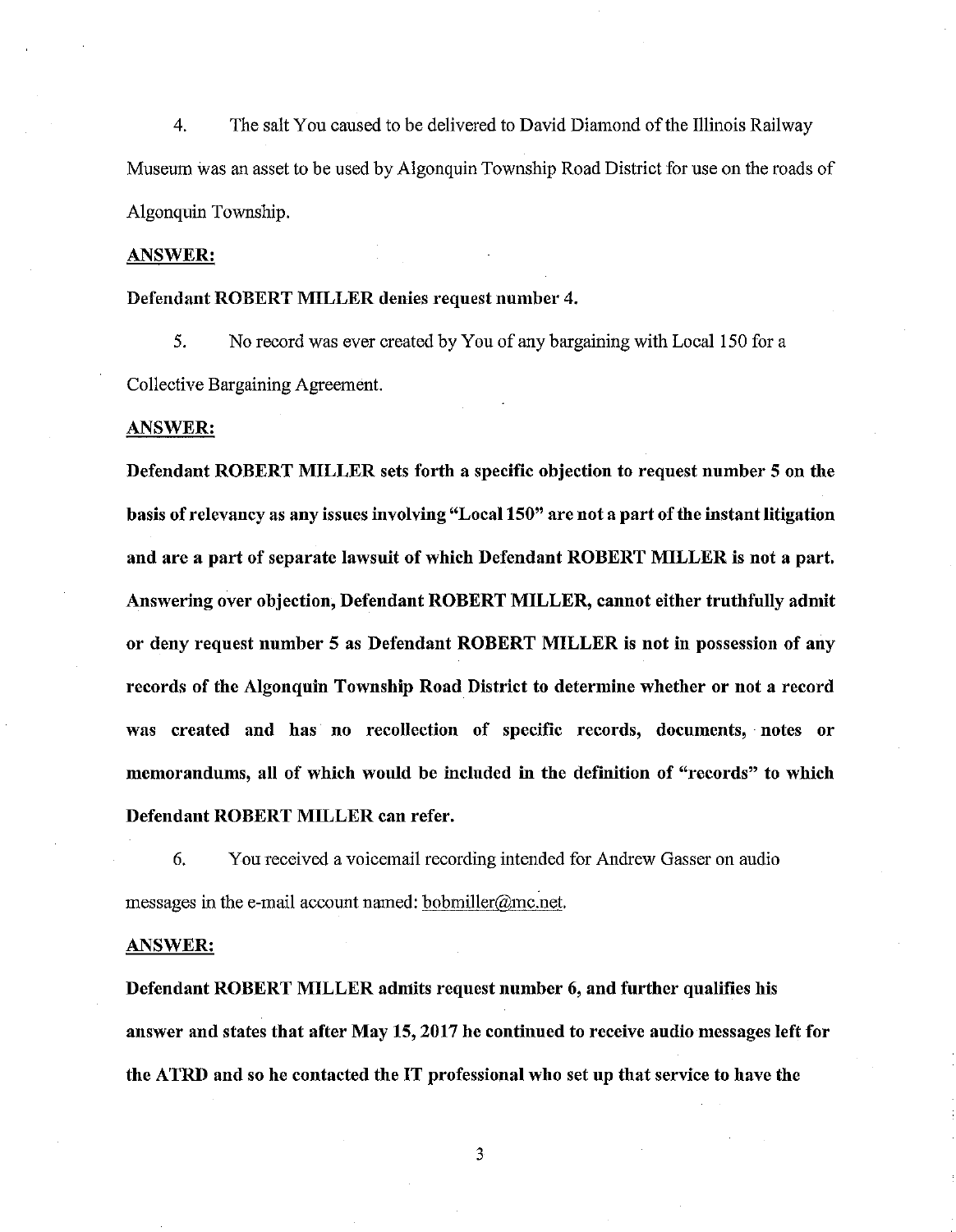## same discontinued.

7. That after Andrew Gasser was sworn in as Algonquin Township Highway Commissioner, You continued to access the bobmiller@mc.net e-mail account.

### ANSWER:

Defendant ROBERT MILLER admits the allegations of request number 7 and qualifies answer by stating the email account known as bobmiller@mc.net was the personal property paid for by ROBERT MILLER personally and not the Algonquin Township Road District.

8. You made changes to the I-pass account for Algonquin Township Road District on or about October 29, 2017.

### ANSWER:

Defendant ROBERT MILLER denies the allegations of request number 8 as the I-pass account was not the property of Algonquin Township Road District. Answering with further qualification, ROBERT MILLER states that the I-pass account in question was his personal property paid for by him individually to which Algonquin Township Road District was allowed to register vehicles.

9. On or about October 29, 2017, You associated vehicles registered to you to the Ipass account billed to Algonquin Township.

## ANSWER:

Defendant ROBERT MILLER denies request number 9, and further qualifies his answer and states that no I-pass account was billed to Algonquin Township, but the I-pass account was owned by and personally paid for by ROBERT MILLER to which his associated vehicles were registered.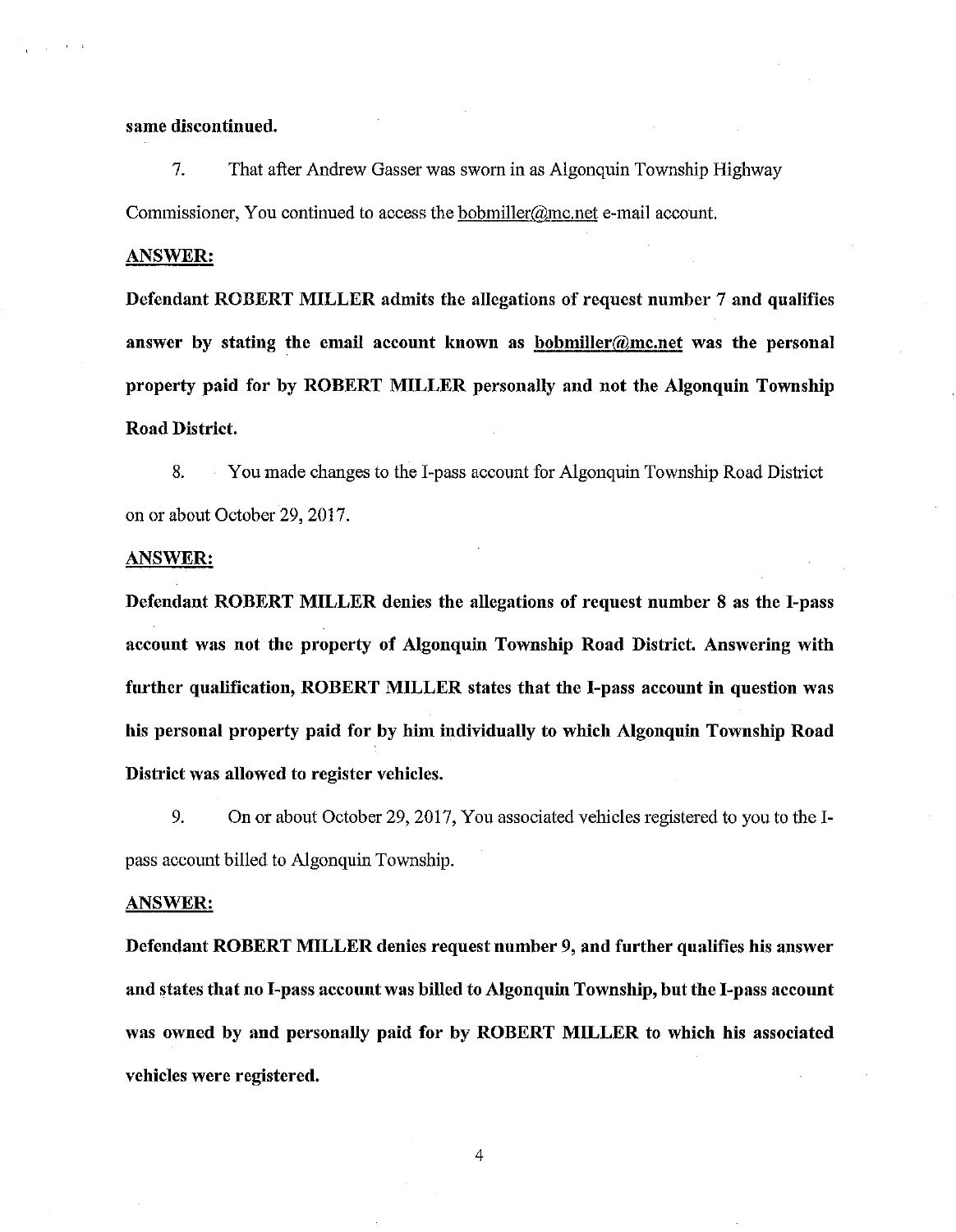10. No "Levenger" bag, which you purchased during your term as Algonquin Township Highway Commissioner, was listed on any inventory of the Algonquin Township Road District.

## ANSWER:

Defendant ROBERT MILLER admits request number 10 and qualifying his answer further states that the "Levenger" bag did not reach a value as new to require it being listed in an inventory.

11. You directed persons to use Algonquin Township Road District equipment and employees to dredge the lakes in the Trout Valley subdivision without a fee.

## ANSWER:

### Defendant ROBERT MILLER denies request number 11.

12. You caused to be installed electrics at 1415 East Main Street, Cary, Illinois, (your home) at the expense of Algonquin Township Road District.

### ANSWER:

### Defendant ROBERT MILLER denies request number 12.

13. You gifted cellular telephones belonging to Algonquin Township Road District without a fee to employees or former employees of Algonquin Township Road District.

### ANSWER:

Defendant ROBERT MILLER denies request number 13 and further qualifies his answer by stating the cellular telephones in question were part of a transaction in which benefits were withdrawn from employees which were previously furnished by the Algonquin Township Road District and the cellular telephones in question were transferred to them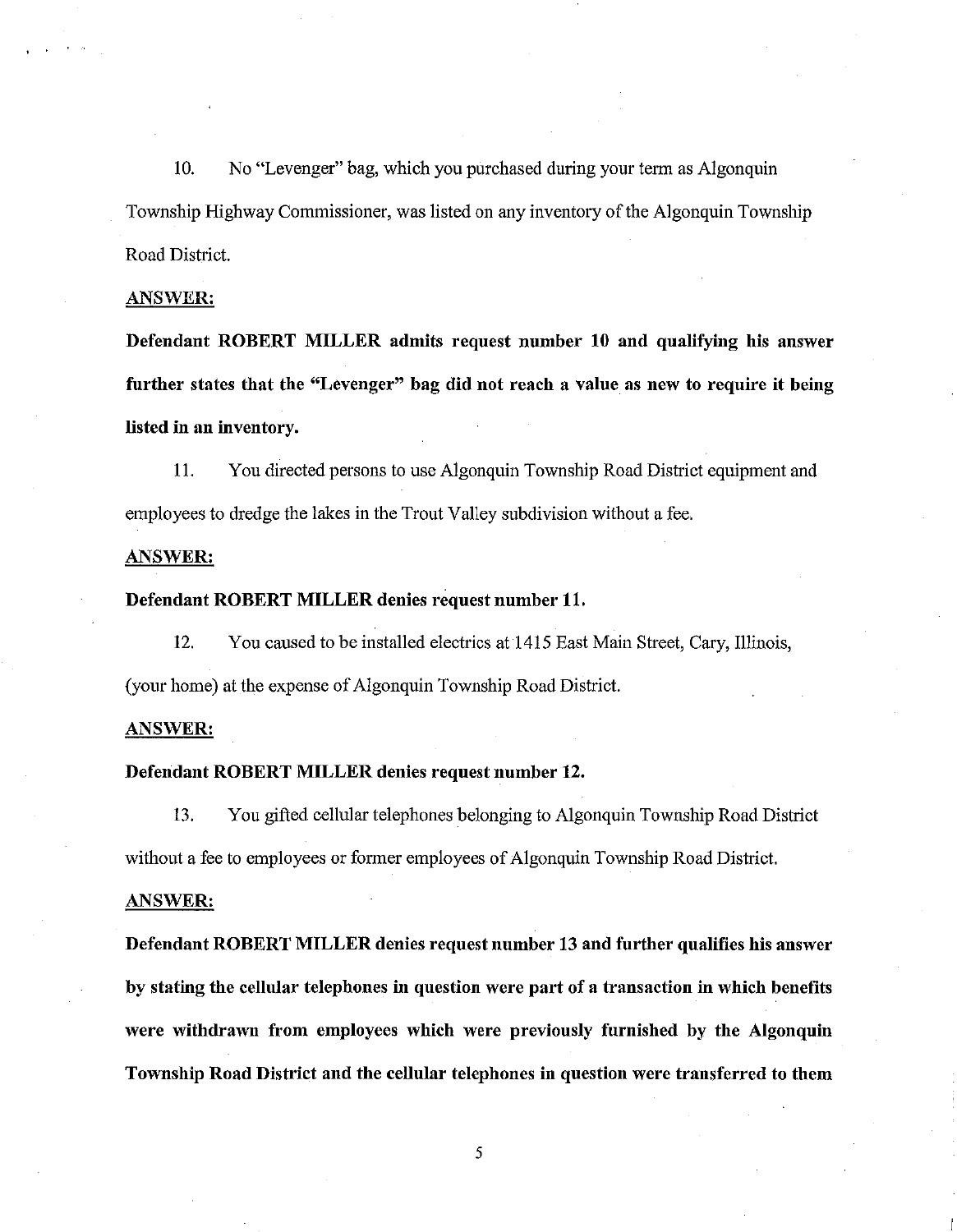### in consideration for that withdrawal of benefits.

14. You used an American Express Card billed to Algonquin Township Road District to purchase gift cards.

### ANSWER:

#### Defendant ROBERT MILLER admits request number 14.

15. You failed to include at least three printers acquired with Algonquin Township Road District funds on the last inventory of the Road District you prepared.

#### ANSWER:

Defendant ROBERT MILLER admits request number 15 and further qualifies his answer and states that none of the printers had a value sufficient to require their inclusion in the Algonquin Township Road District inventory.

16. You used an Algonquin Township Road District credit to purchase Disneyland tickets for your personal use and Defendant ANNA MAY MILLER's, personal use.

#### ANSWER:

Defendant ROBERT MILLER denies request number 16 and qualifying his answer further states that the aforesaid tickets were purchased as part of an American Public Works Association annual meeting/convention which provided for attendance at Disneyland during that convention and as such were for professional use,

17. You used Algonquin Township Road District money to pay for airline tickets used by your daughter, Rebecca Lee, and at least one of her children.

#### ANSWER:

Defendant ROBERT MILLER admits request number 17 and qualifies his response by stating. the policy in effect at the time allowed the purchase.